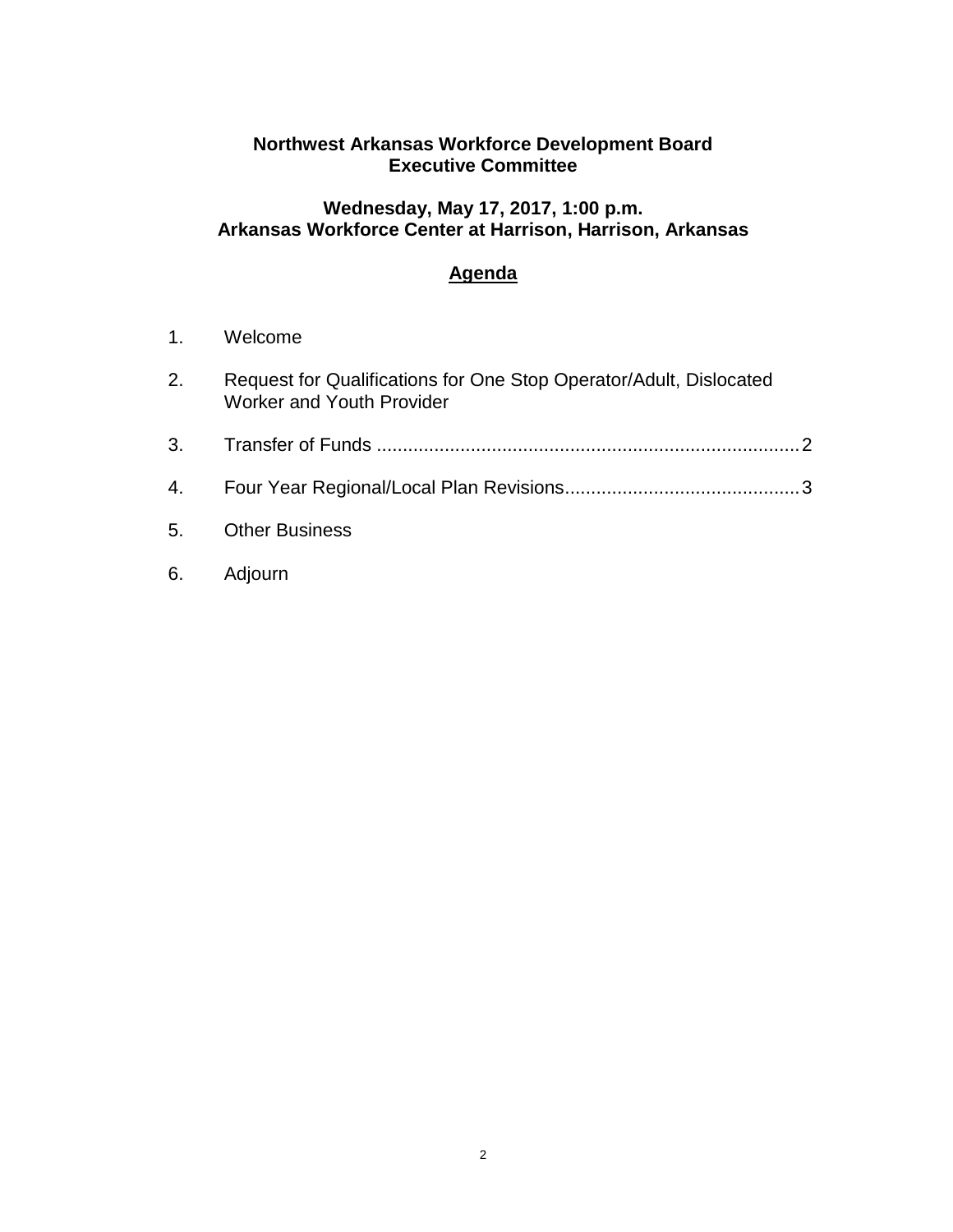

#### **NORTHWEST ARKANSAS ECONOMIC DEVELOPMENT DISTRICT, INC.** NWAEDD PLAZA 818 Highway 62-65-412 North • P.O. Box 190 Harrison, Arkansas 72602-0190 (870) 741-5404

| TO             | Northwest Workforce Development Board<br>Northwest Chief Elected Officials |
|----------------|----------------------------------------------------------------------------|
| <b>FROM</b>    | Janie Wheeler, Workforce Administrator                                     |
| <b>DATE</b>    | May 17, 2017                                                               |
| <b>SUBJECT</b> | <b>Transfer of Funds</b>                                                   |

The Workforce Innovation and Opportunity Act of 2014 allows for the transfer of up to 100% of funds to be transferred between the Adult and Dislocated Worker Programs. The Northwest Arkansas Workforce Development Board voted and approved on March 1, 2017 to allow that up to 75% of the funds from Program Year 2016 (FY17) be transferred from the Dislocated Worker Funding stream to the Adult funding stream. This was requested because there are many more Adult participants requesting services than individuals from the Dislocated Worker group. There will be adequate funds to serve dislocated workers with this transfer.

Additional funds in the amount of \$234,780 were received in April for the FY17 Dislocated Worker Program thereby increasing the total allocation. At this time we plan to transfer only 50% of the funds but at a later date may find it prudent to make an additional transfer under this approval.

| Program                  | FY2017<br>allocation | <b>Transfer Amount</b><br>(50 % of 75% max<br>request approved) | FY2017 after<br>transfer |
|--------------------------|----------------------|-----------------------------------------------------------------|--------------------------|
| Adult                    | \$677,490            | \$395,267                                                       | \$1,072,757              |
| <b>Dislocated Worker</b> | \$790,534            | $<$ \$395,267>                                                  | \$395,267                |